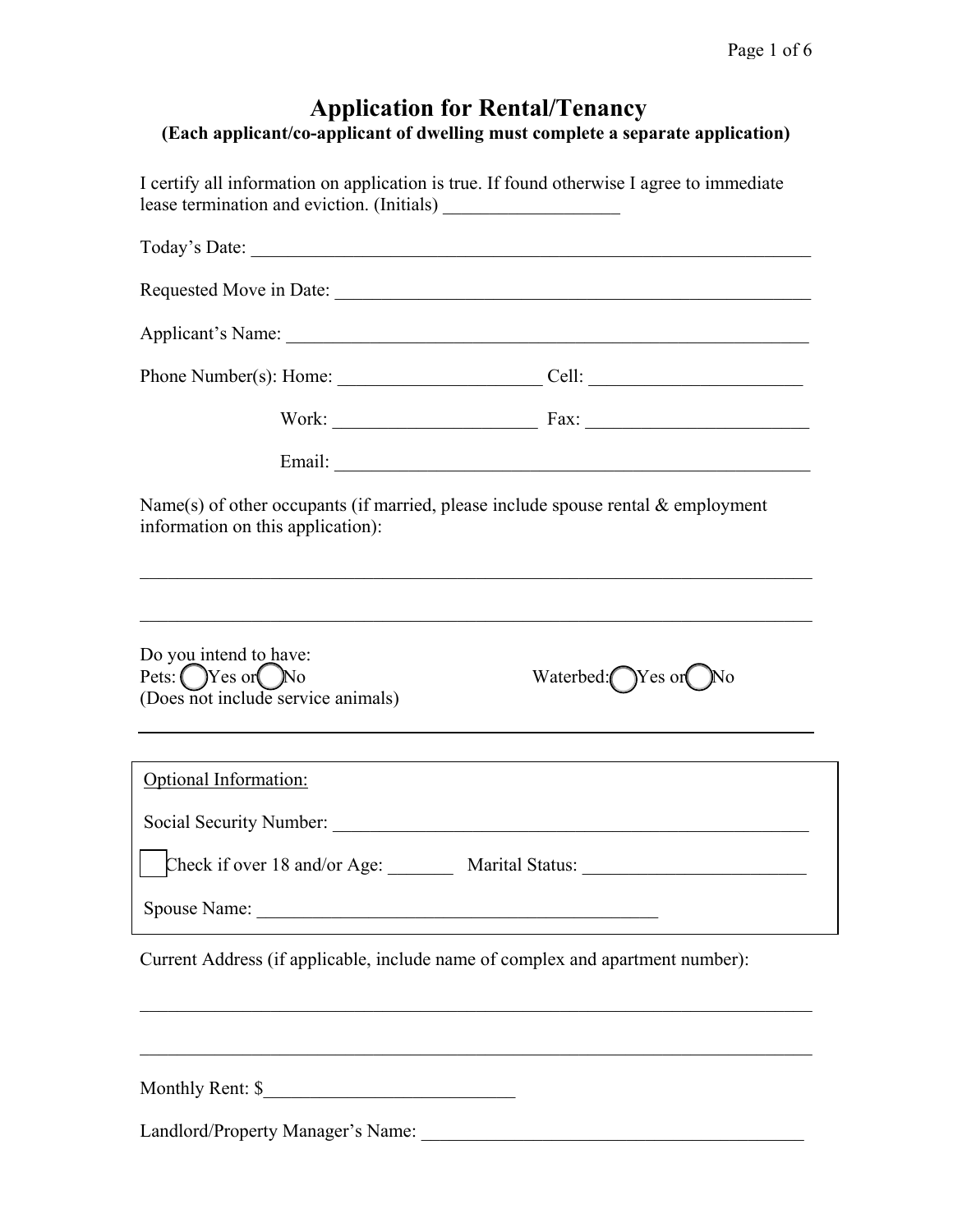|                                                                                            | Page 2 of 6 |
|--------------------------------------------------------------------------------------------|-------------|
|                                                                                            |             |
| Month and Year Moved In:                                                                   |             |
| Reason for Wanting to Move:                                                                |             |
| <u> 1989 - Johann Stoff, amerikansk politiker (d. 1989)</u><br><b>Previous Address #2:</b> |             |
|                                                                                            |             |
|                                                                                            |             |
|                                                                                            |             |
|                                                                                            |             |
|                                                                                            |             |
| <u> 1989 - Johann Stoff, amerikansk politiker (d. 1989)</u>                                |             |
| <b>Previous Address #3:</b>                                                                |             |
| Monthly Rent: \$                                                                           |             |
|                                                                                            |             |
|                                                                                            |             |
|                                                                                            |             |
| Month and Year Moved In:                                                                   |             |
|                                                                                            |             |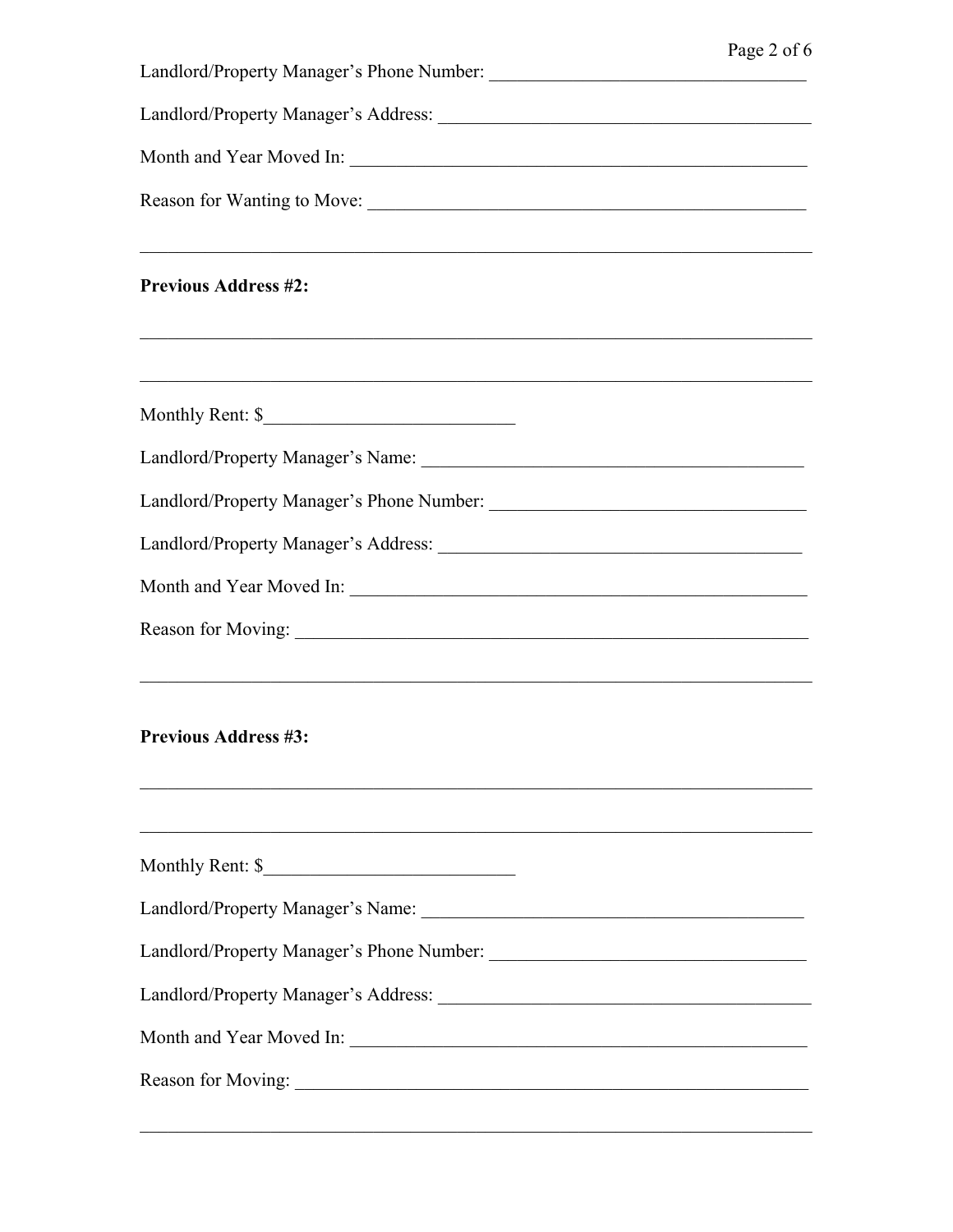|                           | <b>Employment Information</b> . Please provide employment history for past five (5) years. |
|---------------------------|--------------------------------------------------------------------------------------------|
| Use back for extra space. |                                                                                            |

| Current Employment: Full time | Part time | Student |  |
|-------------------------------|-----------|---------|--|
| Other (please explain):       |           |         |  |

If a student, where and what year in school, expected graduation date, major:

## **Current Employer**

Name, Address, and Phone Number:

Job Title or Description:

| <b>Employment Period: From</b> |  |
|--------------------------------|--|
|                                |  |

| Salar<br>$-$<br>nar<br>и<br>мΩ |  |
|--------------------------------|--|
|--------------------------------|--|

Name, Address, and Phone Number of Supervisor:

## **PREVIOUS Employers**

1) Employer Name, Address, and Phone Number:

Job title or description: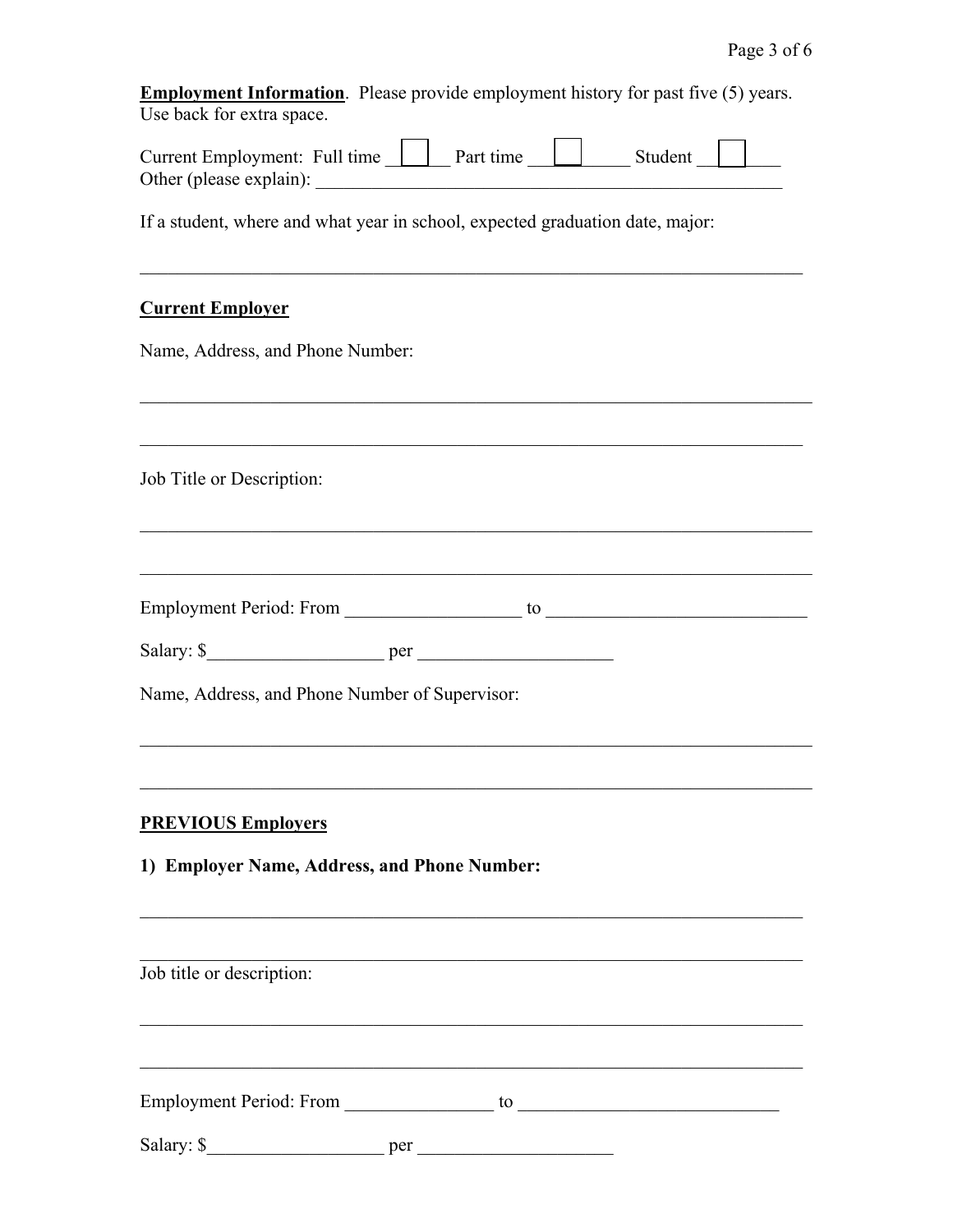Name, Address and Phone Number of Supervisor:

| Reason for Separating:                                      |
|-------------------------------------------------------------|
|                                                             |
| 2) Employer Name, Address, and Phone Number:                |
|                                                             |
| Job Title or Description:                                   |
|                                                             |
|                                                             |
| Salary: \$<br>Name, Address and Phone Number of Supervisor: |
|                                                             |
| Reason for Separating:                                      |
|                                                             |
| 3) Employer Name, Address, and Phone Number:                |
| Job Title or Description:                                   |
|                                                             |
|                                                             |
|                                                             |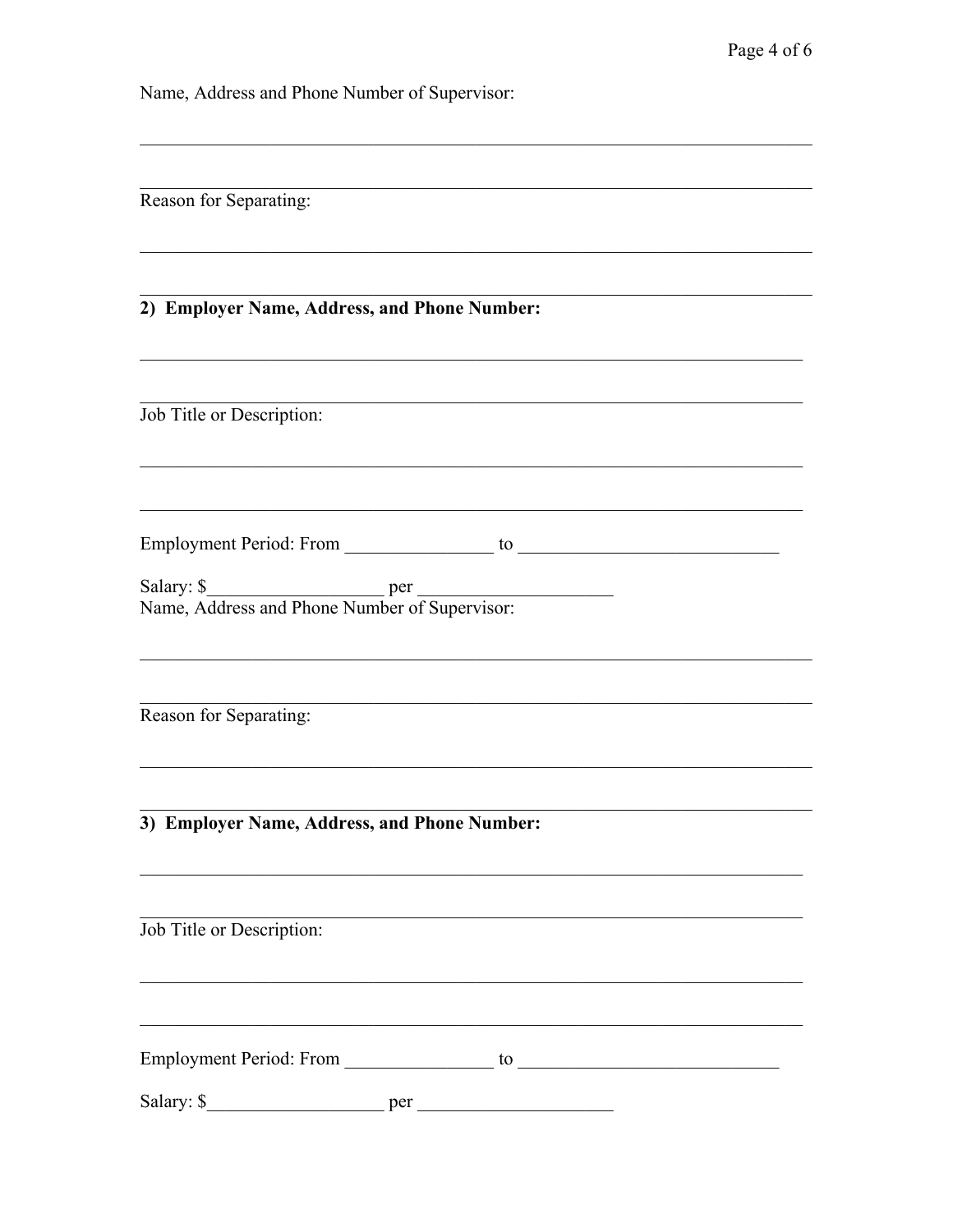| Reason for Separating:                            |                                                                                                                       |
|---------------------------------------------------|-----------------------------------------------------------------------------------------------------------------------|
|                                                   |                                                                                                                       |
|                                                   |                                                                                                                       |
| <b>Financial Accounts and References</b>          |                                                                                                                       |
|                                                   |                                                                                                                       |
|                                                   |                                                                                                                       |
|                                                   | Other Sources of Income and Amount:                                                                                   |
|                                                   |                                                                                                                       |
|                                                   | Nearest Relatives/Emergency Contacts (relationship, address, and phone number):                                       |
|                                                   |                                                                                                                       |
|                                                   |                                                                                                                       |
|                                                   | Three (3) Personal References (Name, Address, Phone, Relationship)                                                    |
|                                                   |                                                                                                                       |
|                                                   |                                                                                                                       |
|                                                   |                                                                                                                       |
|                                                   | Any other information I feel is relevant to my application for rental/tenancy: _____                                  |
|                                                   | <u> 1989 - Andrea Santa Alemania, amerikana amerikana amerikana amerikana amerikana amerikana amerikana amerikan</u>  |
|                                                   | <u> 1999 - Johann Harry Harry Harry Harry Harry Harry Harry Harry Harry Harry Harry Harry Harry Harry Harry Harry</u> |
|                                                   |                                                                                                                       |
| <b>Vehicle &amp; Rental Insurance Information</b> |                                                                                                                       |
|                                                   |                                                                                                                       |
|                                                   | Name of insurance company & policy number:                                                                            |
|                                                   |                                                                                                                       |
|                                                   | Own Renter's Insurance? ___________, If yes, what company: _____________________                                      |